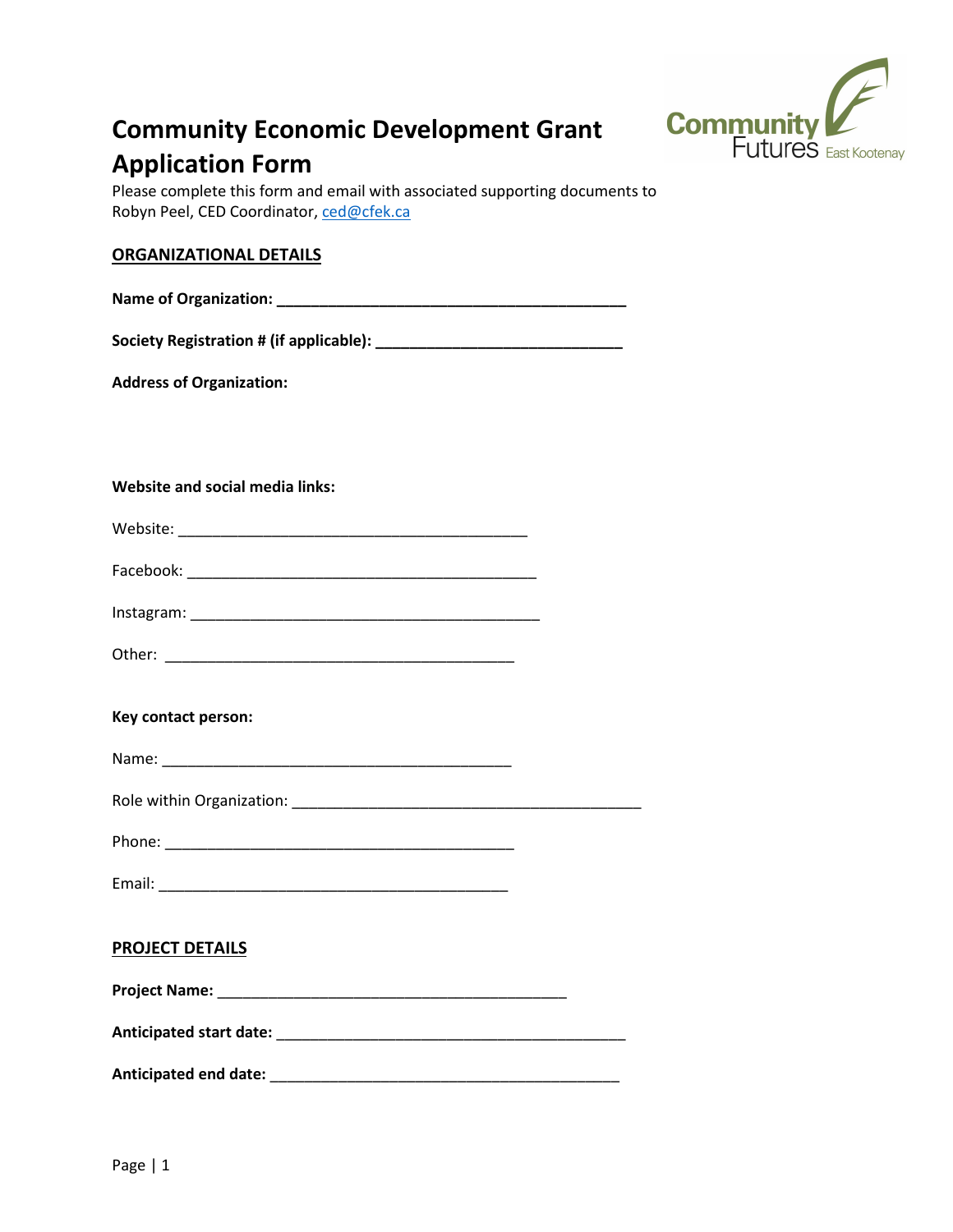

**Brief Project Description**. Please give a high-level overview of the project and what it aims to do.

**What are the planned CED outcomes for the project?**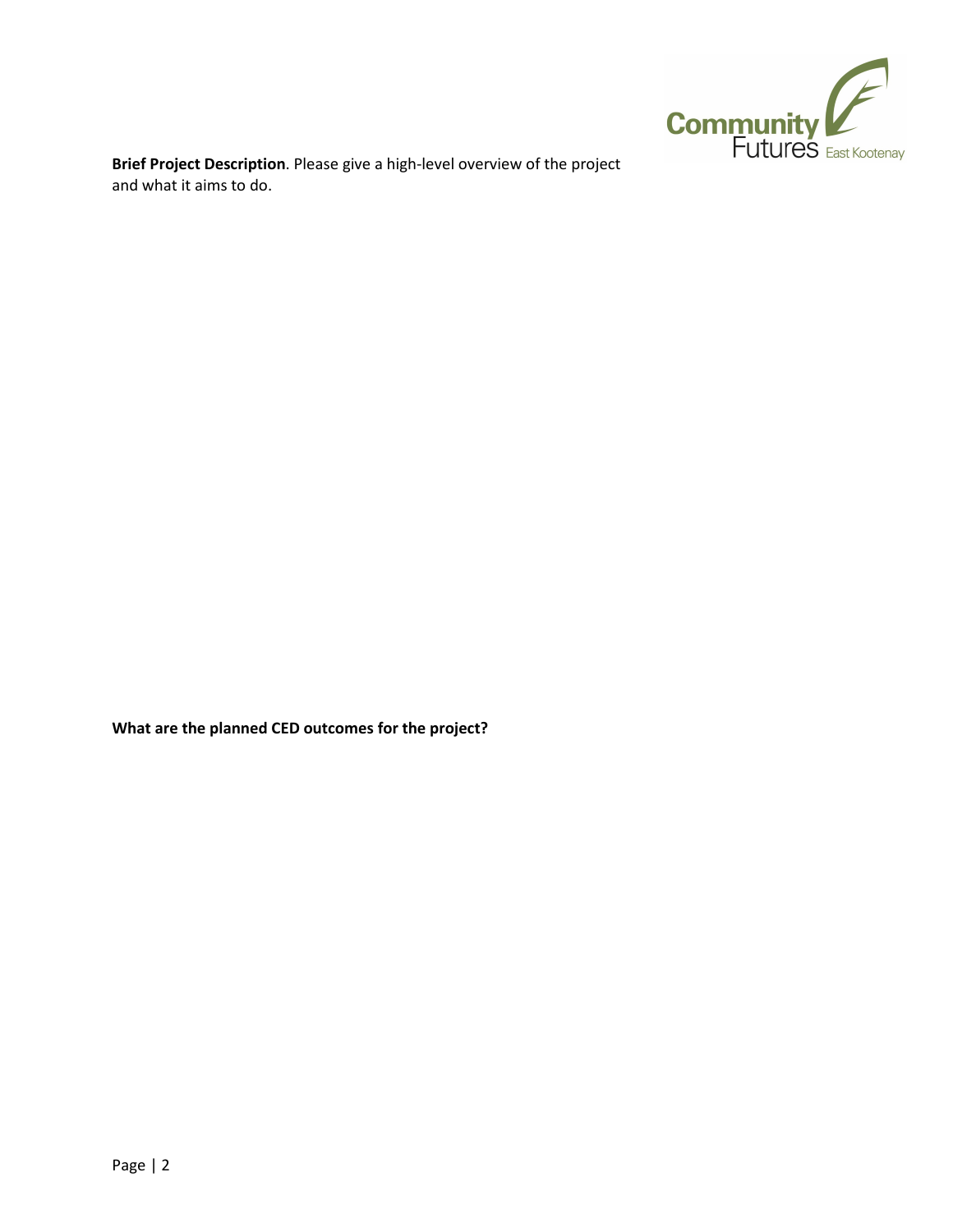

**What are the intended benefits to the community for this project?**

**Who are the partners and collaborators for this project?**

**List the communities affected by this project:**